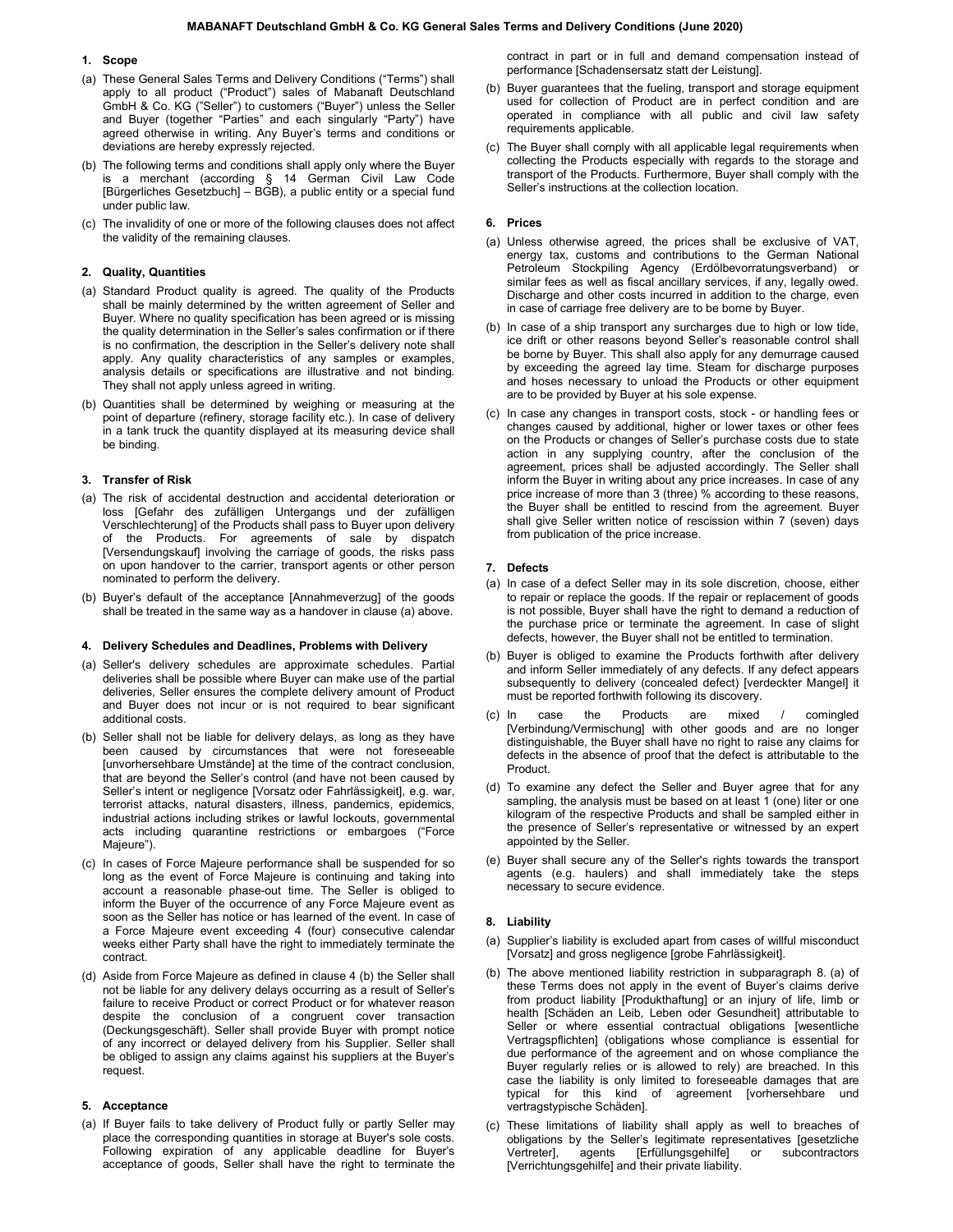# 9. Transport, Storage

- (a) If containers (such as e.g. tank rail cars) are lent or rented from the Seller to the Buyer, Buyer shall be liable until said containers are returned to the location determined by Seller. The containers may only be used for the Products which have been supplied by the Seller.
- (b) Buyer is obliged to immediately empty the containers that have been provided by the Seller to him and for their return carriage free and at no charge to the Seller's return-address. Rent for tank rail cars shall be calculated from the date of filling to the date of return of the rail cars to the return station determined by Seller at the customary daily fees [branchenübliche Tagesmieten], if not expressly agreed in writing otherwise.
- (c) Even where Seller and Buyer agree on a rent-free transport and return of the containers provided by Seller, the customary daily fees in the line of business for that kind of container shall apply if the return period is exceeded.
- (d) In case of incomplete emptying of the Seller's container(s) no refund shall be made for any remaining Product residue. Emptying and cleaning costs are to be borne by Buyer.
- (e) In case of delivery to containers provided by Buyer the Seller shall not be obligated to examine their suitability and cleanliness. Buyer shall be responsible for any contamination due to unclean containers unless the Buyer can prove that the Seller is responsible for the contamination.

#### 10. Payments, Assignment, Offsetting, Retention

- (a) Payment for Product shall be due, if not agreed otherwise, immediately and apart from that within the agreed payment period. The payment date shall be specified on the invoice.
- (b) The invoice value date shall be at the due date the latest. Discounts or other deductions from the agreed purchase price shall not be applicable. Bank drafts and checks shall only be acceptable as payment where previously agreed in writing; in which case a payment shall only be considered accomplished when said payment is no longer subject to any kind of claw back, reclamation and funds have been irrevocably received. If direct debit payment via SEPA is agreed the pre-notification period shall be reduced to 1 (one) day.
- (c) If payment date is exceeded, Seller shall be entitled (without prior notice) to charge interest at a rate of 9 (nine) percentage points above the base rate [Basiszins] in addition to any and all his legal rights.
- (d) Seller shall have the right to unilaterally demand immediate payment prior to maturity for all open invoices on: Buyer's failure to comply with the agreed payment terms for previous deliveries, in case of a decline in Buyer's creditworthiness or where Buyer's ability to make payments when due is uncertain or where the agreed credit limit is exceeded. In the above mentioned cases Seller shall be also entitled to terminate the agreement in part or in full on notice and to demand compensation from Buyer in lieu of performance [Schadensersatz statt der Leistung].
- (e) Buyer shall have no right to assign claims against Seller without Seller's prior written consent.
- (f) Buyer may only offset claims which are undisputed or which are legally enforceable. The Seller reserves the right to offset Buyer's claims against any claims of Seller's affiliates (defined according to § 15 of the German Stock Corporation Act) [verbundene Unternehmen], including but not limited to the parent company, sister companies and subsidiary companies.
- (g) Buyer may only assert rights of retention resulting from the same contractual relationship where the claims are undisputed or legally binding.

#### 11. Retention of Title

- (a) Title to the Products shall remain with Seller until final payment has been received by Seller. Final payment means Buyer has paid any and all receivables due and owing resulting from the Seller's and Buyer's business relationship in general.
- (b) Buyer agrees to safeguard the Products with the due care and attention of a reasonably prudent market participant. Buyer shall inform Seller forthwith about any third party rights or claims or other encumbrances on the property and, if applicable, shall take measures to secure Seller's rights
- (c) Buyer shall have the right to resell the goods in the normal course of business as long as Buyer properly fulfils his obligations towards Seller. Besides the case where of § 354a German Commercial code [Handelsgesetzbuch] (HGB) applies, the resale of Product is not permissible where Buyer has agreed a prohibition of assignment with Buyer's customer. Buyer shall assign to Seller all receivables and rights deriving from the sale to its customer. Where Buyer and his customer agree to the assignment, and Buyer has a current account relationship with his customer, the amount of the gross invoice in the current account demand shall be assigned to Seller and after successful balancing the gross invoice shall be replaced by the acknowledged balance, which shall then be assigned.
- (d) Seller authorizes Buyer subject to revocation, to collect the assigned receivables in the course of normal business. Seller may not collect the assigned claims as long as the Buyer fulfills its payment obligations towards the Seller, remains current in its payments, no application for an insolvency proceeding is raised and the Buyer did not otherwise in default or breach of the agreement. In case any of the before mentioned cases occurs the Seller can request the Buyer to immediately disclose the assigned receivables and their debtors as well as to provide Seller with all necessary information and the respective documents for collecting the receivables and to inform debtors of the assignment and to inform the Buyer's customers. Furthermore, the Seller shall have the sole right to revoke the Buyer's authorization to collect the assigned receivables.
- (e) If the Product(s) is (are) mixed or comingled with any third party goods, Seller will alone or jointly own the new goods in the ratio of the gross invoice value of the Product(s) subject to retention of title to the other goods If the goods are mixed or comingled with other goods of the Buyer, Seller will be entitled to the co-ownership of the mixed goods in the ratio of the gross invoice value of the other goods to the goods subject to the retention of title, which are kept for the Seller by the Buyer.
- (f) Insofar as the value of assigned receivables exceeds Seller's total payment demands by more than 10 (ten) %, Seller will release the corresponding proportion of receivables upon written request from Buyer. The realizable value or nominal value of the receivables shall be the basis for the valuation of securities.

# 12. Statute of Limitation

 Buyer's claims resulting from quality defects or defects in title will become time-barred 1 (one) year from the date risk in Product has been transferred. Any claims for injuries, loss of life, damages to limbs or health [Schäden an Leib, Leben oder Gesundheit] , as well as damages caused by Seller's intent [Vorsatz] or gross negligence [grobe Fahrlässigkeit] or resulting from product liability [Produkthaftung] shall be exempted from above mentioned time limitation and be subject to the respective applicable statutory time bars.

## 13. Tax Warranty of the Buyer

- (a) Buyer warrants to Seller an irrevocable guarantee [unwiderrufliche Garantie] that both Buyer as well as subsequent Buyer's customers or purchasers shall comply with and will not breach any tax and / or disposal provisions, applicable to delivery of tax-exempt or taxprivileged products under Buyer's permit [Erlaubnisschein] or general permission license [allgemeine Erlaubnis].
- (b) Buyer warrants that it will follow the applicable energy tax related procedure regulations and time limits then in effect for excise movements of energy products under duty suspension [Steueraussetzungsverfahren]. The Buyer shall inform the Seller immediately of any changes to the energy product's destination or if the goods have been split during the movement under duty suspension. In these cases, Buyer shall be obliged to procure that the fiscal consignor [steuerliche Versender] duly receives all necessary information to be able to properly end the movement under duty suspension. These obligations also apply to changes of the destination or splitting of the goods carried out by the Buyer's customer during the movement of energy products under duty suspension.
- (c) For VAT-exempted deliveries within the European Union [umsatzsteuerfreie innergemeinschaftliche Lieferungen] (Buyer's pick up) at all loading points within the European Territory (according to Art. 138 EU Directive on the VAT System [Mehrwertsteuersystemrichtlinie] (MwStSystRL) Buyer warrants that the Products supplied shall be forwarded to an EU Member State other than that of the loading facility. The Buyer shall provide the Seller at the time of the order with a VAT-identification number that